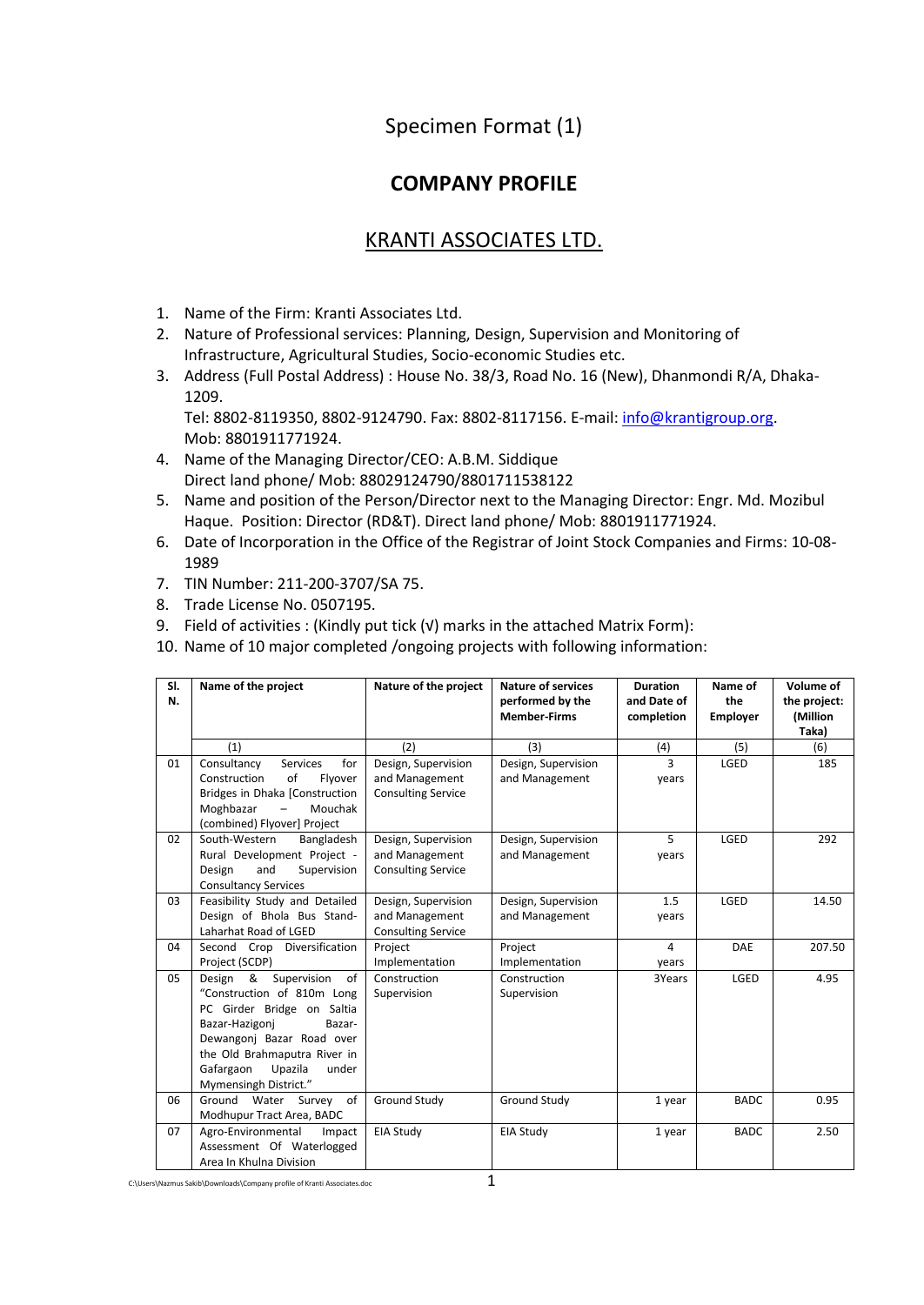| SI.<br>N. | Name of the project                                                                                                                       | Nature of the project                                               | <b>Nature of services</b><br>performed by the<br><b>Member-Firms</b> | <b>Duration</b><br>and Date of<br>completion | Name of<br>the<br><b>Employer</b> | Volume of<br>the project:<br>(Million<br>Taka) |
|-----------|-------------------------------------------------------------------------------------------------------------------------------------------|---------------------------------------------------------------------|----------------------------------------------------------------------|----------------------------------------------|-----------------------------------|------------------------------------------------|
|           | (1)                                                                                                                                       | (2)                                                                 | (3)                                                                  | (4)                                          | (5)                               | (6)                                            |
| 08.       | for<br>Consultancy<br><b>Services</b><br>Institutional Improvement of<br>BWDB, Contract Package No.<br>BWDB: S-5                          | Institutional<br>Strengthening<br><b>Capacity Building</b>          | Institutional<br>Strengthening<br>Capacity<br><b>Building</b>        | 5<br>years                                   | <b>BWDB</b>                       | 66.75                                          |
| 09.       | Market Selection and Baseline<br>Survey under MIDPCR                                                                                      | <b>Baseline Study</b>                                               | Baseline Study                                                       | 1 year                                       | LGED                              | 1.95                                           |
| 10.       | Second Rural Infrastructure<br>Improvement Project (RIIP-II)<br>of LGED (Design Supervision<br>Monitoring Consultancy<br>and<br>Services) | Design Supervision<br>and Monitoring<br><b>Consultancy Services</b> | Design Supervision<br>and Monitoring<br><b>Consultancy Services</b>  | 5 Years                                      | LGED                              | 531                                            |